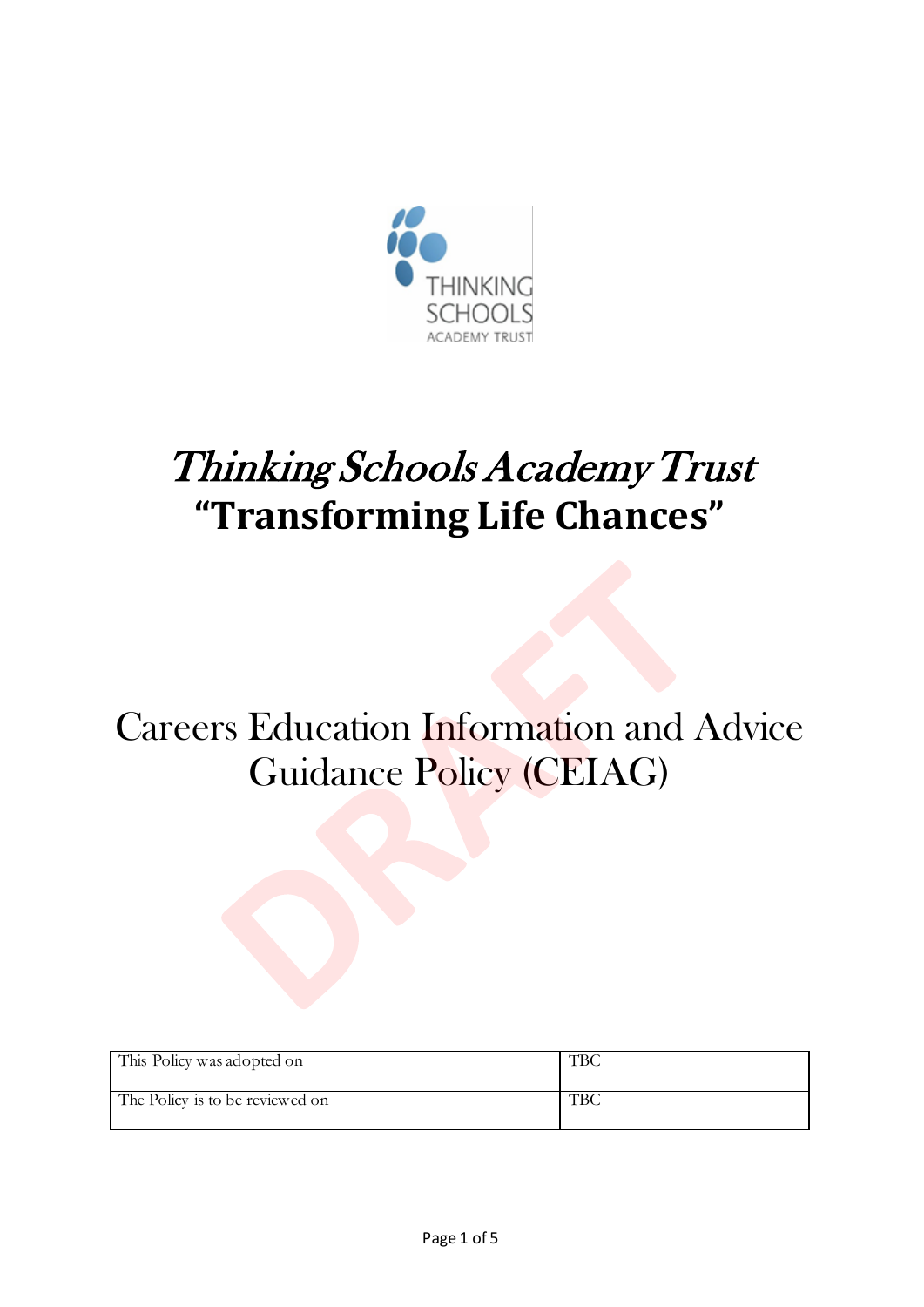#### **1.0 CAREERS STRATEGY AND RATIONALE**

A planned programme of careers and inspiration activities is a vital component in preparing young people for the world beyond [school name]. We aim to raise aspirations, challenge stereotypes, maximise students' academic and personal achievements and encourage them to consider a wide range of careers. Through careers education and guidance, it is hoped that students will be encouraged to make the most of their talents and to go on to jobs or courses which suit their needs and intelligence.

[school name] is committed to providing its students with a planned programme of careers education for all students in years 7-13, information, advice and guidance that is impartial and confidential and prepares students for the challenges of adult and working life.

#### **2.0 AIMS**

CEIAG is crucial in order to meet the skills, knowledge and understanding needed by each student. The staff and Governors at [school name] recognise that career planning is not limited to one stage in life. For this reason, careers education and guidance aims to develop career management skills which students can draw on at each stage in their career planning. We fully endorse the DFE's 'Careers strategy: making the most of everyone's skills and talents' (December 2017) and the 8 Gatsby benchmarks:

#### **The Gatsby Career Benchmarks: a world-class standard for schools and colleges**

1. **A stable careers programme**. Every school and college should have an embedded programme of career education and guidance that is known and understood by students, parents, teachers, governors and employers.

2. **Learning from career and labour market information**. Every student, and their parents, should have access to good quality information about future study options and labour market opportunities. They will need the support of an informed adviser to make best use of available information.

3. **Addressing the needs of each student.** Students have different career guidance needs at different stages. Opportunities for advice and support need to be tailored to the needs of each student. A school's careers programme should embed equality and diversity considerations throughout.

4. **Linking curriculum learning to careers.** All teachers should link curriculum learning with careers. STEM subject teachers should highlight the relevance of STEM subjects for a wide range of future career paths.

5. **Encounters with employers and employees.** Every student should have multiple opportunities to learn from employers about work, employment and the skills that are valued in the workplace. This can be through a range of enrichment activities including visiting speakers, mentoring and enterprise schemes.

6. **Experiences of workplaces.** Every student should have first-hand experiences of the workplace through work visits, work shadowing and/or work experience to help their exploration of career opportunities, and expand their networks.

7. **Encounters with further and higher education.** All students should understand the full range of learning opportunities that are available to them. This includes both academic and vocational routes and learning in schools, colleges, universities and in the workplace.

8. **Personal guidance.** Every student should have opportunities for guidance interviews with a career adviser, who could be internal (a member of school staff) or external, provided they are trained to an appropriate level. These should be available whenever significant study or career choices are being made.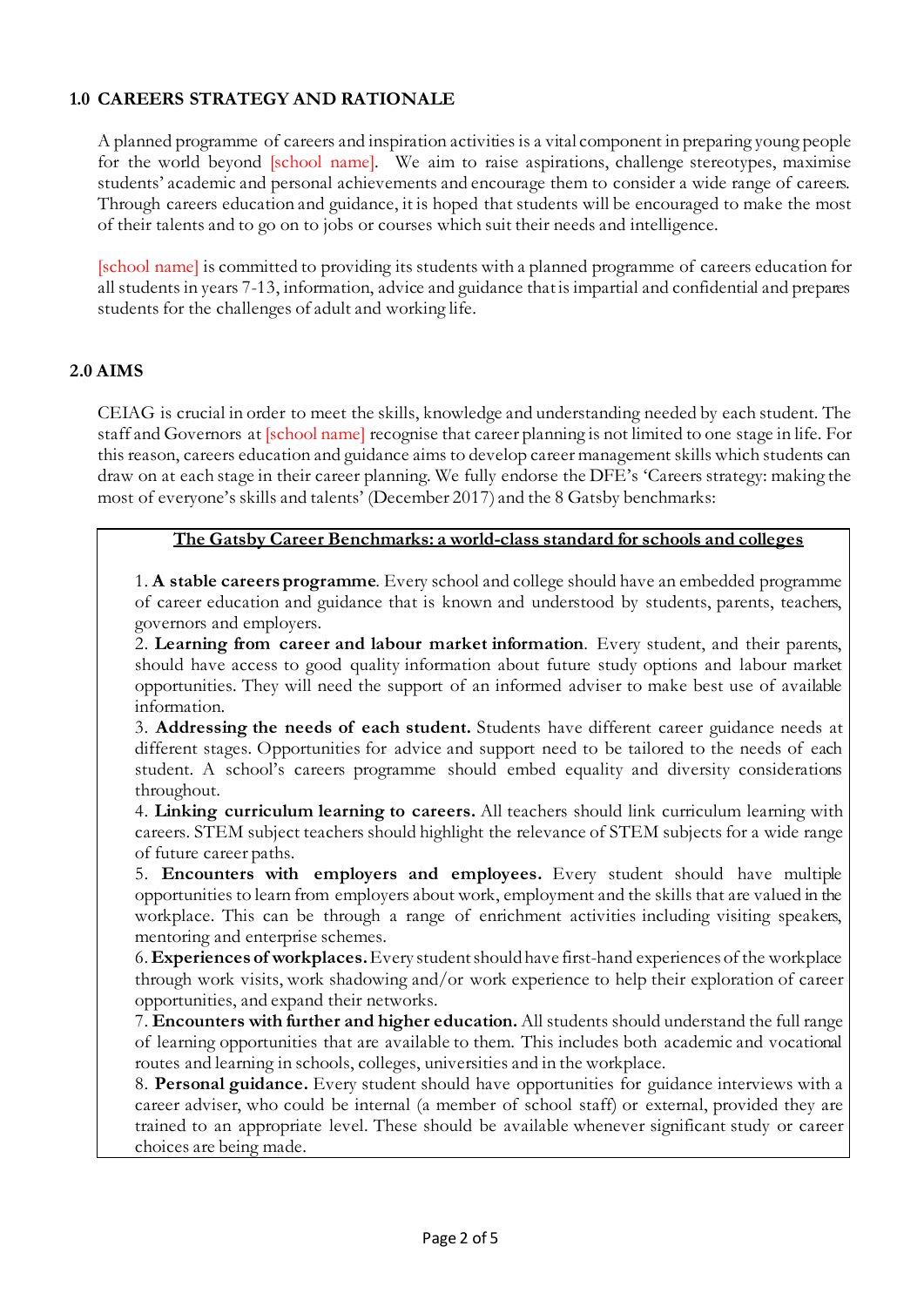#### **3.0 DELIVERY AND CONTENT**

Careers Information and Advice is provided through dedicated lessons to provide informative guidance to assist in the development and future career directions of students. Advice and guidance is provided through group workshops, enterprise events, individual interviews, college partnership courses, college and university visits, and presentations by prospective employers. Brochures, leaflets and other forms of printed material are provided and additional advice through subject teachers.

An independent Careers Advisor attends the school at key times throughout the academic year to provide individual advice and guidance to students. All careers advice and guidance given is personcentred, impartial, unbiased and confidential (within legal confines) and meets professional standards of practice. During arranged events including 'Parents Evenings', 'Open Evenings' and 'Options Evenings', careers information and advice is made available to students, parents and carers.

The [Careers Centre Name] is stocked with key publications suitable for a range of ages and abilities, [with advice on hand from attending staff]. The [Careers Centre Name] is located [describe location] and is easily accessible to students and staff. Materials are audited [annually] to ensure information is up-todate and accurate and relevant to meet with the students' requirements.

[Further information is available on the school's website displaying current careers advice for all year groups and contains web links to reliable careers websites.]

Students in Years 7-13 are entitled to:

- have access to their careers' advice records to support their career development.
- have the opportunity to learn the different STEM subjects to help them gain entry to, and be more effective workers within, a wide range of careers (by the age of 14).
- at least one experience of a workplace, additional to any part time jobs they may have (by the age of 16).
- have one further workplace experience additional to any part time job they may have (by the age of 18)
- have a meaningful encounter with providers of the full range of learning opportunities, including Sixth Forms, colleges, universities and apprenticeship providers – including opportunities to meet both staff and students (by the age of 16)
- at least two visits to universities to meet staff and pupils (by the age of 18)
- receive guidance interviews with a careers adviser by the age of 16, and the opportunity for a further interview by the age of 18
- hear from a range of local providers about the opportunities they offer, including technical education and apprenticeships.
- understand how to make applications for the full range of academic and technical courses available.

At points across the school year, a variety of employers and external providers are invited into [school name] to talk about different careers.

#### **4.0 PROVIDER ACCESS STATEMENT**

This policy statement sets out the school's arrangements for managing the access of providers to pupils at the school for the purposes of giving them information about the provider's education or training offer.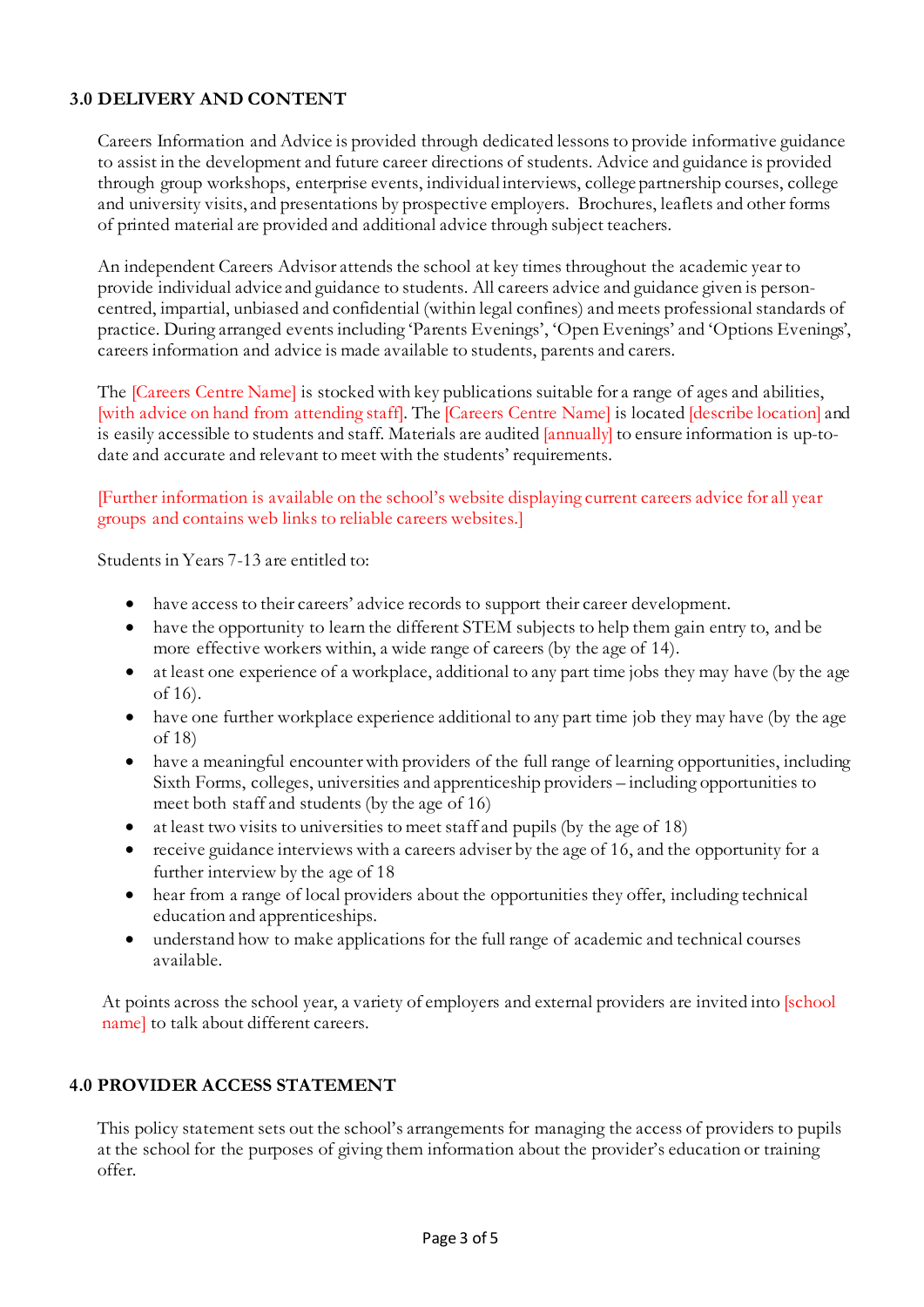This complies with the school's legal obligations under Section 42B of the Education Act 1997.

#### **5.0 ACCESS OPPORTUNITIES**

Our provision includes various opportunities for students to access a range of events. These are mainly integrated into the schools careers programme and curriculum. These events are therefore delivered internally, with contribution from external providers where appropriate.

#### **6.0 PROVIDER ACCESS PROCEDURE**

A provider wishing to request access should contact *[lead name]*, via the school contact details.

Local providers are invited to key relevant events. In addition, external providers interested in coming into school should speak to [lead name], our named Careers Leader to identify the most suitable opportunity.

The school policy on safeguarding sets out the school's approach to allowing providers into school as visitors to talk to our students.

#### **7.0 RESOURCES AND FACILITIES**

Once visits have been agreed, the school will provide appropriate rooming to facilitate the visit, along with any equipment requested by the provider, where it is available.

Providers are welcome to leave a copy of their prospectus or other relevant course literature at the [Careers Centre Name] which is managed by [lead name]. The [Careers Centre name] is available to all students at lunch and break times.